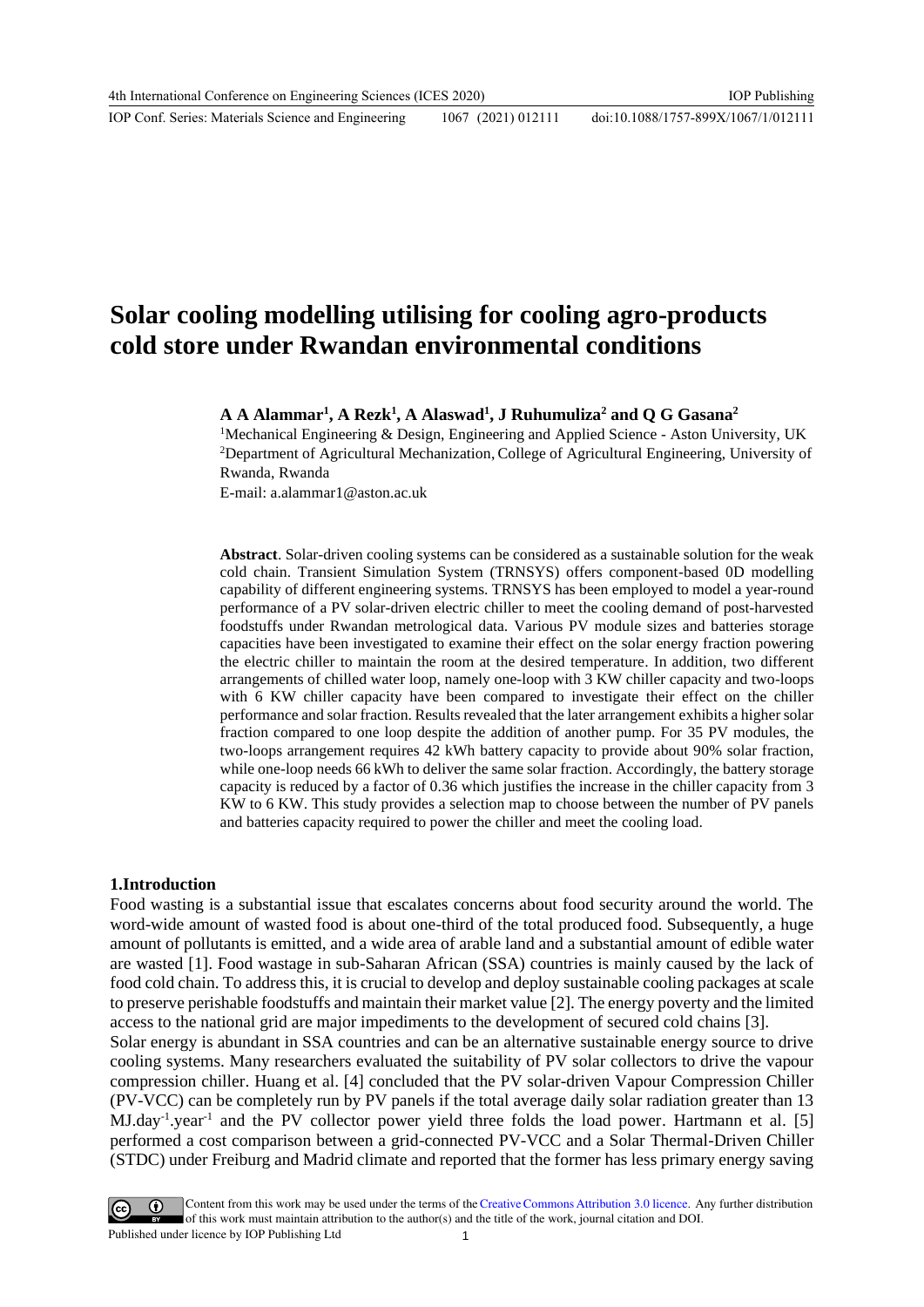cost than that for the later. The same conclusion has been drawn by Eicker et al. [6] at Palermo, Madrid and Stuttgart sites. Fong et al. [7] compared the performance of five different solar-driven cooling systems, PV-VCC, mechanical compression, absorption, adsorption and solid desiccant cooling systems at Hong Kong site climate condition; PV-VCC exhibited the highest performance compared to other chillers. An extensive review study concerning a comparison of different solar-driven cooling systems has been carried out by Allouhi et al. [8]. Thermal-driven chillers were competitive, although the PV-VCC has the highest COP.

 TRANSYS is a powerful, flexible, component-based environment which is used to model the behaviour of transient energy systems. It is a widely used and valid to analyse solar-driven systems such as a standalone residential lighting PV system and battery energy storage system-based PV charging station [9, 10]. The energy-saving performance of an electric chiller driven by PV solar energy with battery storage and phase-change cold storage has been investigated to meet residential cooling loads at three different sites, Madrid, Shanghai, and Brisbane using TRNSYS [11, 12]. It is found that higher energy saving is achieved using battery storage compared to cold storage approach and the system with energy storage option provides a considerable energy saving compared to no energy storage one, (battery storage 2.8 times and cold storage 1.9 times that for no storage option). Luerssen et al. [13] compared the performance of PV-driven off-grid cooling systems deploying various energy storage strategies, battery, cold water storage and ice storage to determine their life cycle cost under 7 different connection arrangements. Results showed that coupling only PV with the diesel generator as a baseline case decreases the life cycle cost by 9-10% whereas adding battery storage to all the arrangements reduces the cost by 14-17% compared to the diesel generator alone. In addition, the highest fuel saving of 51- 77% is achieved by combining battery and thermal storage, but the investment cost rises by 27-50% while employing battery storage alone provides 39-48% fuel saving compared to diesel-powered option. They also reported that the fuel prices and their inflation and the discount rate have a significant effect on the life cycle cost of the investigated systems.

Limited research work has been carried out to investigate a year-round standalone PV-driven cooling system for cooling agricultural products under the effect of a real cooling load. Sizing of the main components of such systems under certain sites metrological data need to be considered to investigate their suitability to meet the cooling demand of a certain cold store. Also, the development of the food cold chain requires more attention in SSA countries to address the issue of food waste [2]. Therefore, the current study aims to investigate the performance of a year-round 24/7 off-grid solar PV- driven cooling system to meet the cooling requirements of a cold room used to cool crops under Rwandan climate conditions. Subsequently, different PV panel sizes and battery storage capacities have been examined to supply the required electrical power to run an electric chiller used for cooling the cold store. Besides the effect of two different arrangements of the chiller-cooling coil loop on the cooling system performance and hence on the PV panel and battery size has been investigated.

### **2.Model description**

TRNSYS 18 was employed to model the hourly dynamic operation of the PV-driven cooling system throughout the year. An existing cold room of  $12.5 \text{ m}^2$  used for cooling dairy products in Rwanda was adopted as a case study in this work. In the current study, the cold room was proposed to be used as a cold store to preserve different post-harvested foodstuffs such as banana, potatoes and tomatoes at farm level before marketing to remain perishable and keep their nutrition and market values.

TRNBuild model with zone module (Type56) is employed to simulate the thermal behaviour of this room using Trnsys3d integrated with SketchUp software to determine the actual time-dependent cooling demand [14]. Multizone building simulation allows users to input different building characteristics such as orientation, building materials, internal gains, infiltration rate, ventilation, time-schedule and building set temperature and humidity to calculate the cooling demand according to the site weather data. Consequently, Type 56 zones generate outputs to be used as inputs to the cooling system which in turns generates outputs to be connected to the building inputs. Moreover, crops daily loading and respiration rate cooling loads need to be added as internal energy gain to the room model. Therefore, an internal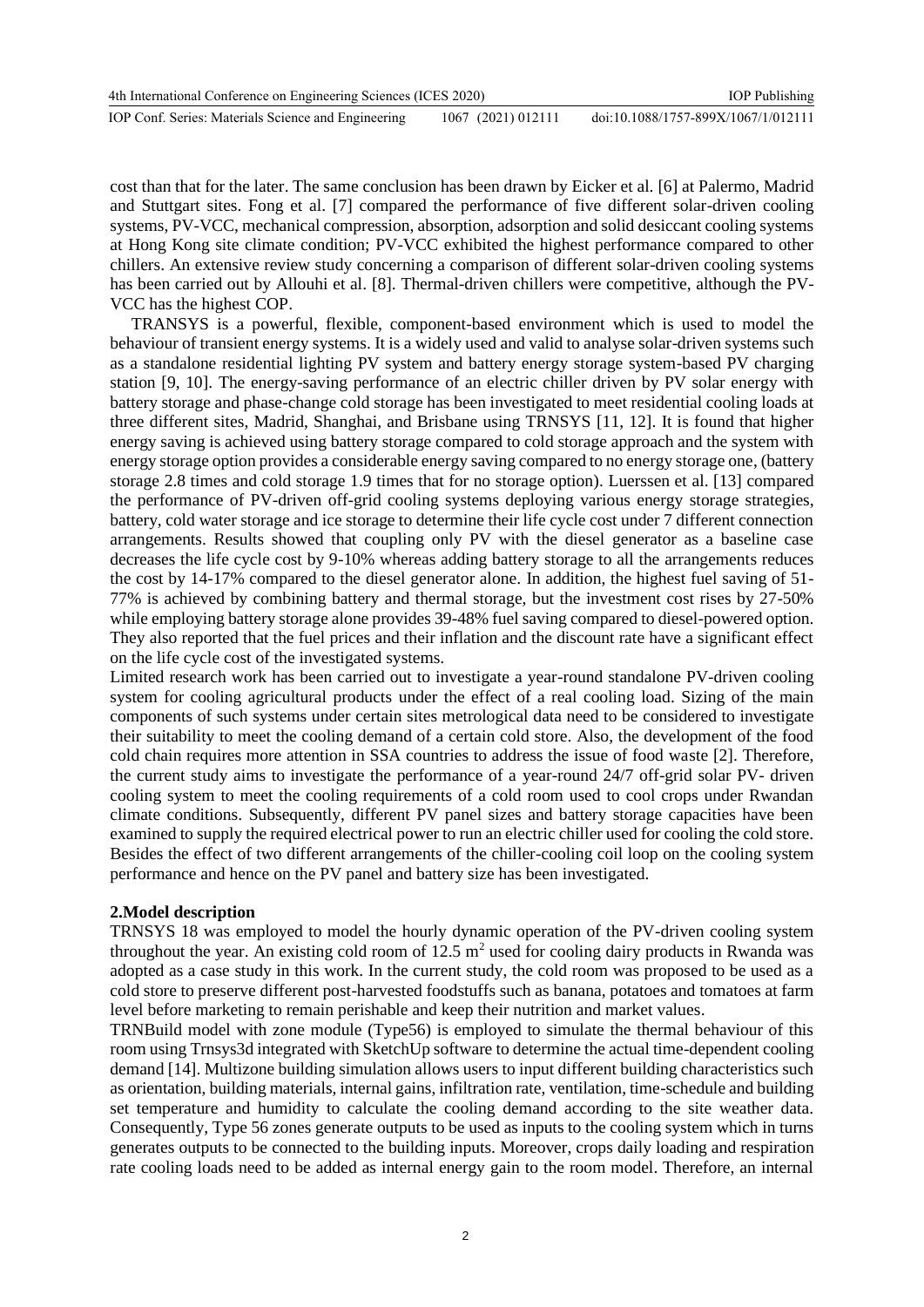gain of 1383 kJ/hr is added corresponding to the cold room capacity of 10 tonnes and crops daily loading rate of 500 kg/day. The resulting required total cooling load and ambient air and room temperatures are shown in figure 1 and figure 2, respectively.



**Figure 1.** Hourly variation of cooling demand throughout the year



**Figure 2.** Hourly variation of ambient and room temperatures throughout the year

Typical Meteorological Year (TMY) weather file is used to obtain weather data every hour around the year for a certain geographical site which is selected from hourly collected data for a long period, typically more than 10 years. Therefore, the TMY weather file for Kigali is directly chosen from TRNSYS database using TRNSYS weather component named Type15. Type15 reads and interpolates the data from the TMY file regularly at each time step providing all required environmental data to be used with all relevant components [15].

PV panel simulation module (Type94a) was employed, which proved its validity to simulate the performance of mono and polycrystalline PV module [15]. The parameters of Type94a are adopted from PEIMAR polycrystalline solar panels and are presented in table 1.

For conditioning the generated PV power among PV panels, battery storage and the load, inverter with power controller module (Type48b) is used. It models a regulator to control the power from the PV and the battery charging / discharging processes; it also models an inverter to convert the output DC power into AC power as an input to the load. The regulator and inverter efficiencies used in Type48b are 78% and 96%, respectively which are the TRNSYS default values for this module. The operating mode for this type is Maximum Power Point Tracking (MPPT) which tracks the PV power rather than the voltage,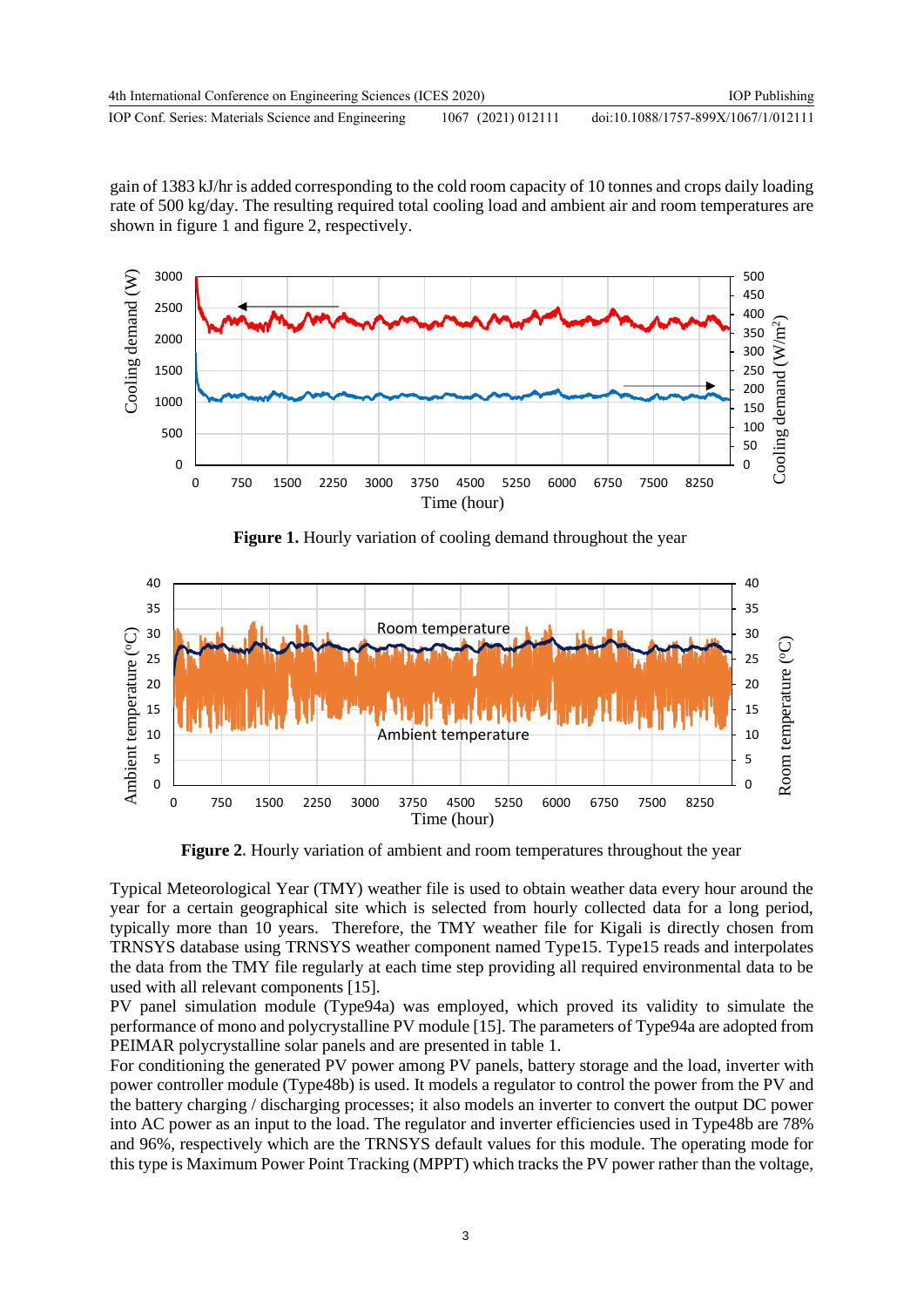| 4th International Conference on Engineering Sciences (ICES 2020) |                    | <b>IOP</b> Publishing               |
|------------------------------------------------------------------|--------------------|-------------------------------------|
| IOP Conf. Series: Materials Science and Engineering              | 1067 (2021) 012111 | doi:10.1088/1757-899X/1067/1/012111 |

and monitoring of state of charge of the battery. The high and low limits on Fractional State Of Charge (FSOC) are set to 1 and 0.3, respectively. This makes the priority for battery charging and prevents discharging at FSOC lower than 0.3. Moreover, the battery storage module (Type47) is used to operate conjunctionally with the PV array and power conditioning component (regulator and inverter) with a default efficiency of 90%. The energy storage capacity is calculated by multiplying three inputs, cell energy in Wh unit, the number of cells in parallel and the number of cells in series [16].

| Parameter                                  | Value        |  |
|--------------------------------------------|--------------|--|
| Peak power Wp                              | 280 W        |  |
| Area                                       | 1.6 $m2$     |  |
| Voltage at peak power $V_{mp}$             | 31.2 V       |  |
| Max open circuit voltage $V_{\text{oc}}$   | 37.3 V       |  |
| Current at peak power $I_{\text{mp}}$      | 8.98 A       |  |
| Max short circuit current Isc              | 9.7 A        |  |
| Temperature coefficient of $I_{\rm sc}$    | $0.04$ A/k   |  |
| Temperature coefficient of $V_{\text{oc}}$ | $-0.079$ V/k |  |
| Number of cells wired in series            | 60           |  |

**Table 1.** PV panel parameters.

Electric chiller module (Type655) was employed to model the air-cooled vapour compression chiller to predict its performance relying on a catalogue data lookup approach. At every time step, Type655 interpolates the capacity, COP and part load ratios at different outside ambient temperatures and chiller set point temperatures to determine the chiller capacity, COP, required electric power, chiller load and inlet chilled water temperature.

All components were integrated using the TRNSYS model to investigate the chiller performance and accordingly its required driven power under a direct cooling load of the cold room. Subsequently, a different number of PV modules and battery storage sizes were examined to meet the chiller power providing different solar fractions.

Two different chilled water loop scenarios were modelled: one-loop and two-loops to investigate their effect on the cooling system performance and the size of the PV system (PV panel and battery storage). For the one-loop option, chilled water from the chiller passes through the storage tank to the cooling coil and is pumped back to the chiller where the chiller capacity, in this case, is 3kW as shown in figure 3. However, for the two-loops option, there are two separated loops, in the first one, chilled water is circulated between the chiller and the storage tank using pump2 while in the second loop, the cold water is circulated between the storage tank and the cooling coil using pump1 as shown in figure 4. For this arrangement, the chiller capacity was double that for one-loop arrangement, 6 kW, and accordingly the flow rate of the first loop is 2 times that for the second loop.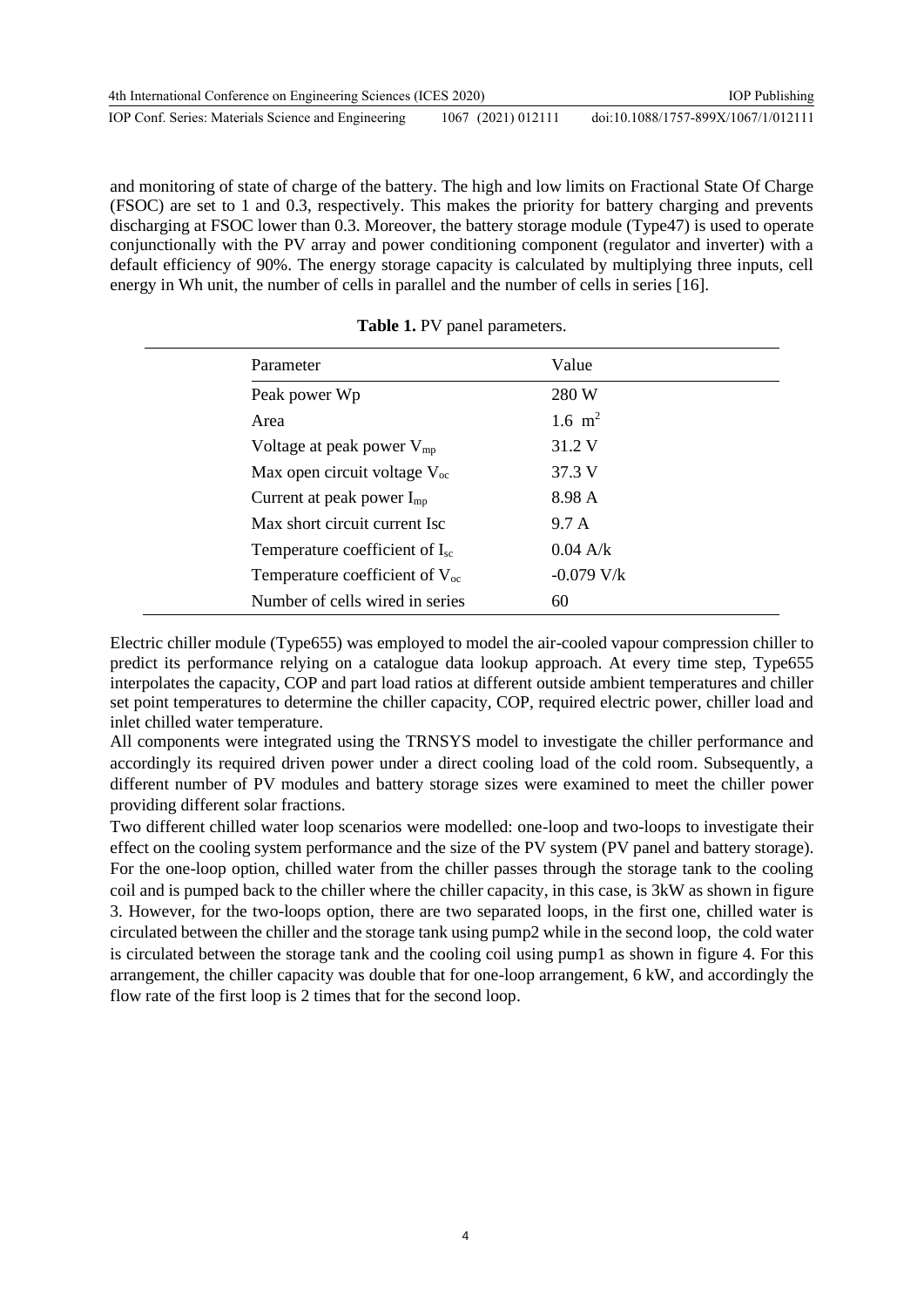doi:10.1088/1757-899X/1067/1/012111

IOP Conf. Series: Materials Science and Engineering 1067 (2021) 012111





**Figure 3.** One-loop arrangement **Figure 4.** Two-loops arrangement

#### **3.Results and discussion**

A standalone PV-driven cooling system was modelled to investigate its year-round performance and the component sizes to meet the cooling demand of the cold room used for cooling a range of perishable foodstuffs. The solar fraction which represents the power provided to the load from the PV solar system divided by the load power is used as an indicator of the required PV and battery sizes. Figure 5 shows the variation of the solar fraction with the number of PV modules at a battery storage capacity of 48 kWh for the two arrangement, one-loop and two-loops. For the system to run 24/7, the solar fraction has to be higher than 90% while the rest 10% can be provided by the cold storage for about two hours without running the chiller. It is noticed that to obtain about 90% solar fraction at the same battery storage size, 30 PV modules are needed when the two-loops is used, while 50 modules are needed in the case of one-loop. Accordingly, about 67% extra PV modules are required for the one-loop compared with the two-loops to meet 90% of the chiller input power.



**Figure 5.** Solar fraction variation with number of PV modules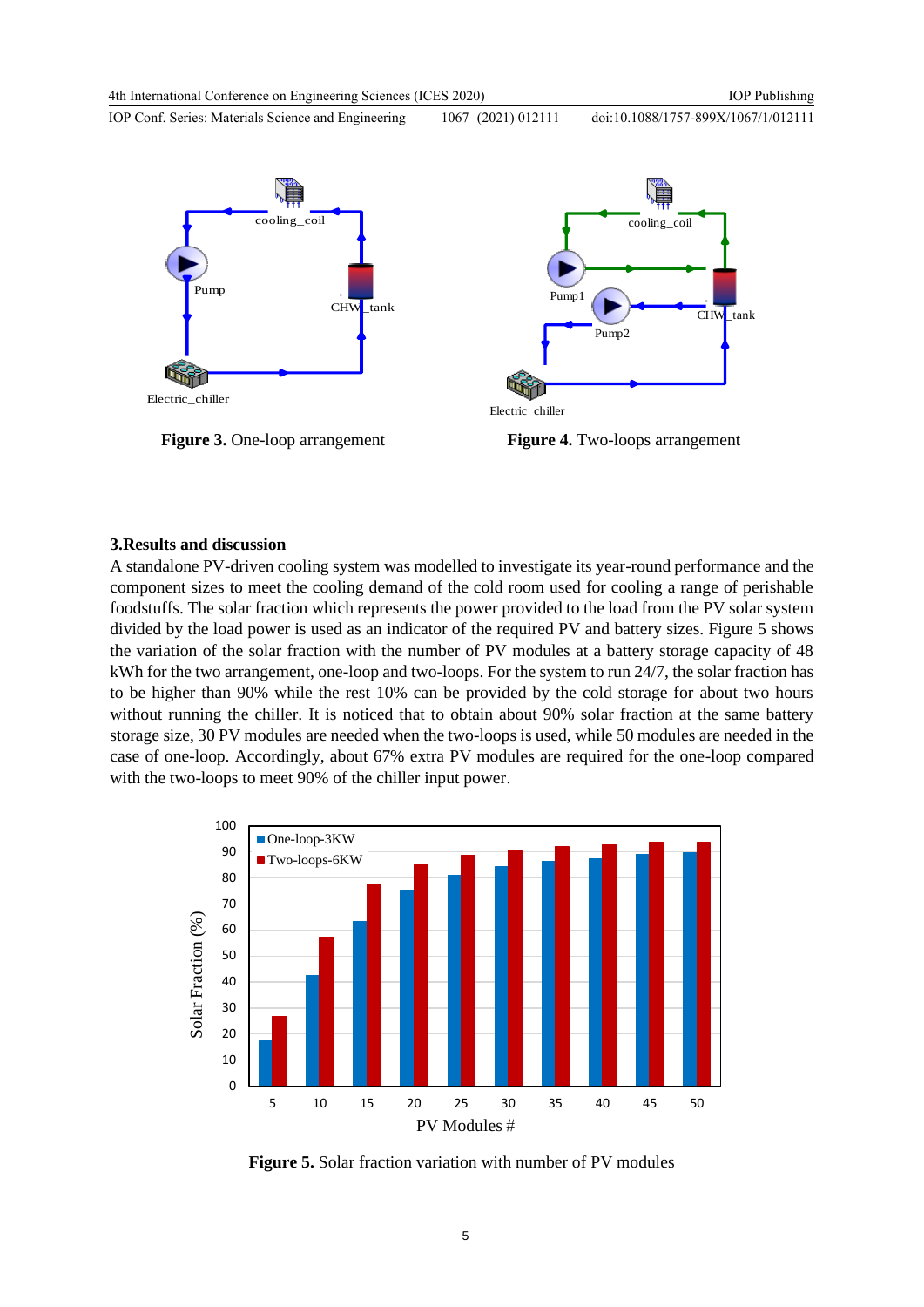| 4th International Conference on Engineering Sciences (ICES 2020) |                    | <b>IOP</b> Publishing               |
|------------------------------------------------------------------|--------------------|-------------------------------------|
| IOP Conf. Series: Materials Science and Engineering              | 1067 (2021) 012111 | doi:10.1088/1757-899X/1067/1/012111 |

Change of the solar fraction with the battery storage capacity in kWh at different PV module sizes for one-loop and two-loops arrangements are presented in figure 6 and figure 7, respectively. They show for one-loop, the solar fraction increases sharply at battery capacities of 6 and 12 kWh while for twoloops, there is a sharp increase only at a capacity of 6 kWh. The sharp increase indicates that the battery capacity is considerably lower than that required capacity at a certain PV module number. Also, using 15 PV panels provide a solar fraction of about 64% for one-loop and 80% for two-loops at a battery size of 60 kWh, whereas 40 PV panels deliver about 89% and 96% at the same battery capacity. It is also observed that to achieve 90% solar fraction using 35 PV modules, 66 kWh and 42 battery capacities are needed for one-loop and two-loops scenarios, respectively. Therefore, employing the two-loops option decreases the required battery storage size by 24 kWh to achieve the same solar fraction which represents a 36% reduction in the battery capacity needed. Considering 8 years the life cycle time of the battery and electric chiller, a capital cost of 469 USD/kWth for the chiller and 380 USD/kWh for the battery, an annual maintenance cost of 10.78 USD/kW $_{th}$  for the chiller and an annual maintenance cost of 11.3 USD/kWh for the battery [13]. Carrying out a cost calculation for the increase in the battery size from 42 to 66 kWh (an increase of 24 kWh) against the increase in the chiller capacity from 3 to 6 kW results in a total cost of 11290 USD for the extra 24 kWh battery capacity and 1666 USD for the extra 3 kW chiller capacity. Therefore, using an extra 3 kW chiller capacity exhibits a much lower cost than that of increasing the battery storage size by 24 kWh.



**Figure 6.** Solar fraction versus Battery capacity for chiller capacity of 3 kW-one-loop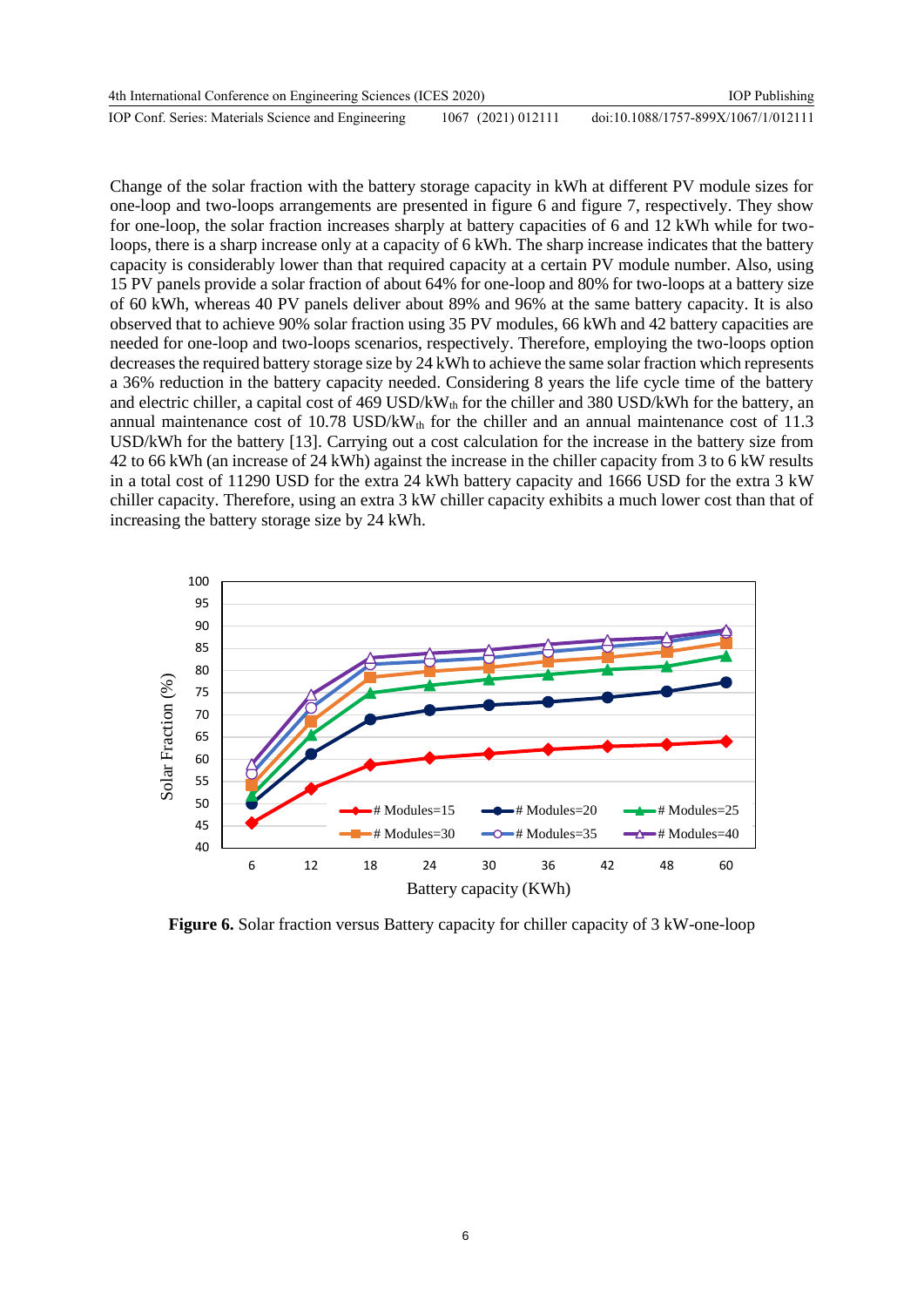IOP Conf. Series: Materials Science and Engineering 1067 (2021) 012111 doi:10.1088/1757-899X/1067/1/012111



**Figure 7.** Solar fraction versus Battery capacity for chiller capacity of 6 kW-two-loops

The increase in the solar fraction in the case of two-loops compared with one-loop is due to the significant increase in the chiller COP at the same cooling load and accordingly the same chiller load as shown in figure 7. It presents the hourly change in the chiller COP around the year for both arrangements. The fluctuation in the COP is due to the change in the ambient air temperature where the ambient air is directly used as a heat sink for the system. It is noticed that the difference in the COP between the two arrangement is higher than 1.5. The increase in the COP is attributed to the noticeable reduction in the chilled water return temperature in the case of the two-loops compared with the oneloop as shown in figure 9. This is because of doubling the chiller capacity in the case of two-loops results in doubling the chilled water flow rate of the first loop compared to the flow rate of the second loop which decreases the rise in the returned chilled water temperature to the chiller.

The increase in chiller COP decreases the required chiller inlet power as shown in figure 10 which increases the solar fraction in the case of the two-loops scenario.



**Figure 8.** Hourly variation of chiller COP throughout the year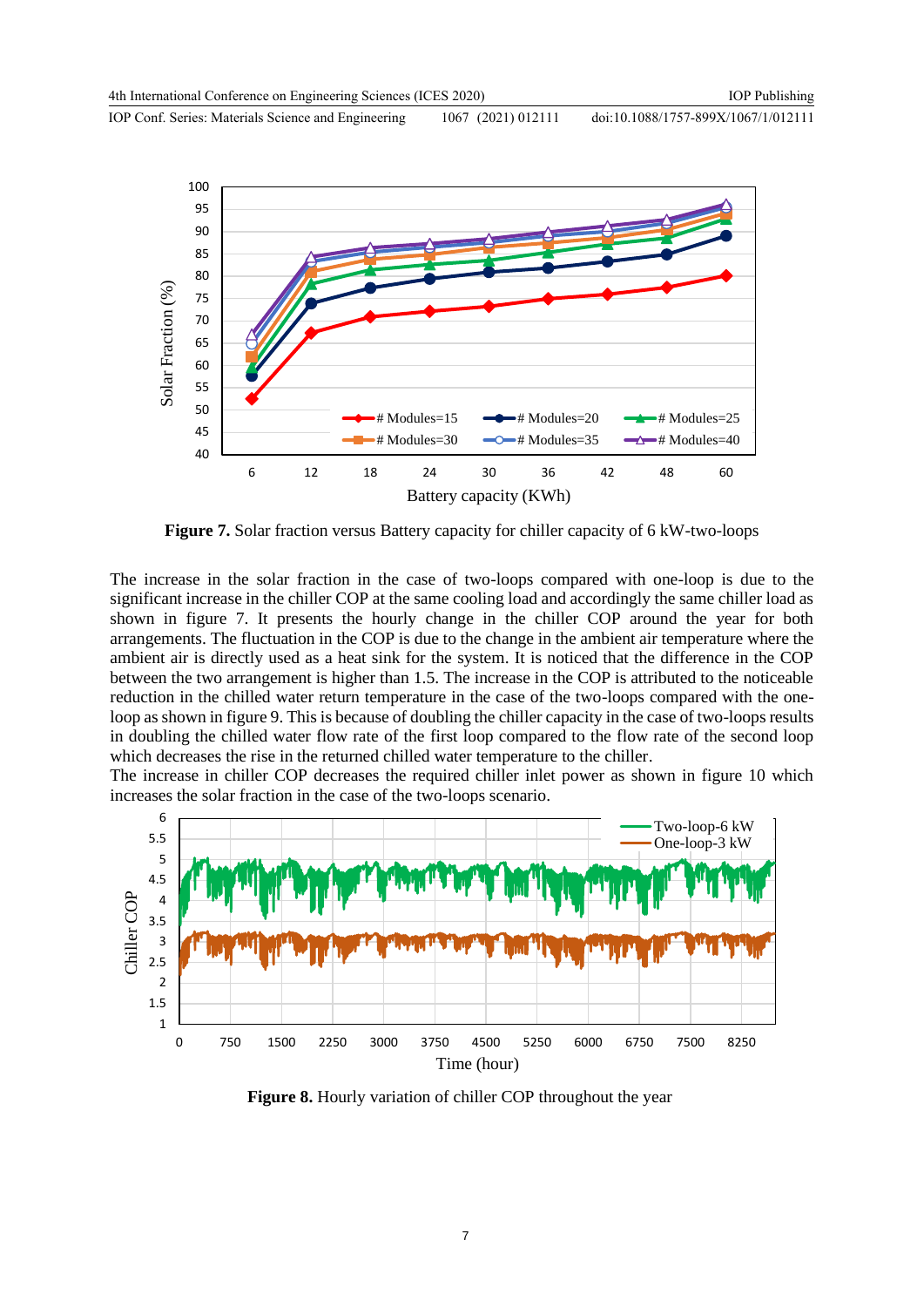IOP Conf. Series: Materials Science and Engineering 1067 (2021) 012111



**Figure 9.** Hourly variation of chilled water inlet and outlet temperatures



Figure 10. Hourly variation of required chiller input power

Figure 11 presents the outside ambient and room temperature change at each hour throughout the year. It shows that the room temperature is almost maintained at  $10\degree$ C which is the required optimal temperature to preserve the specified fruits and vegetables.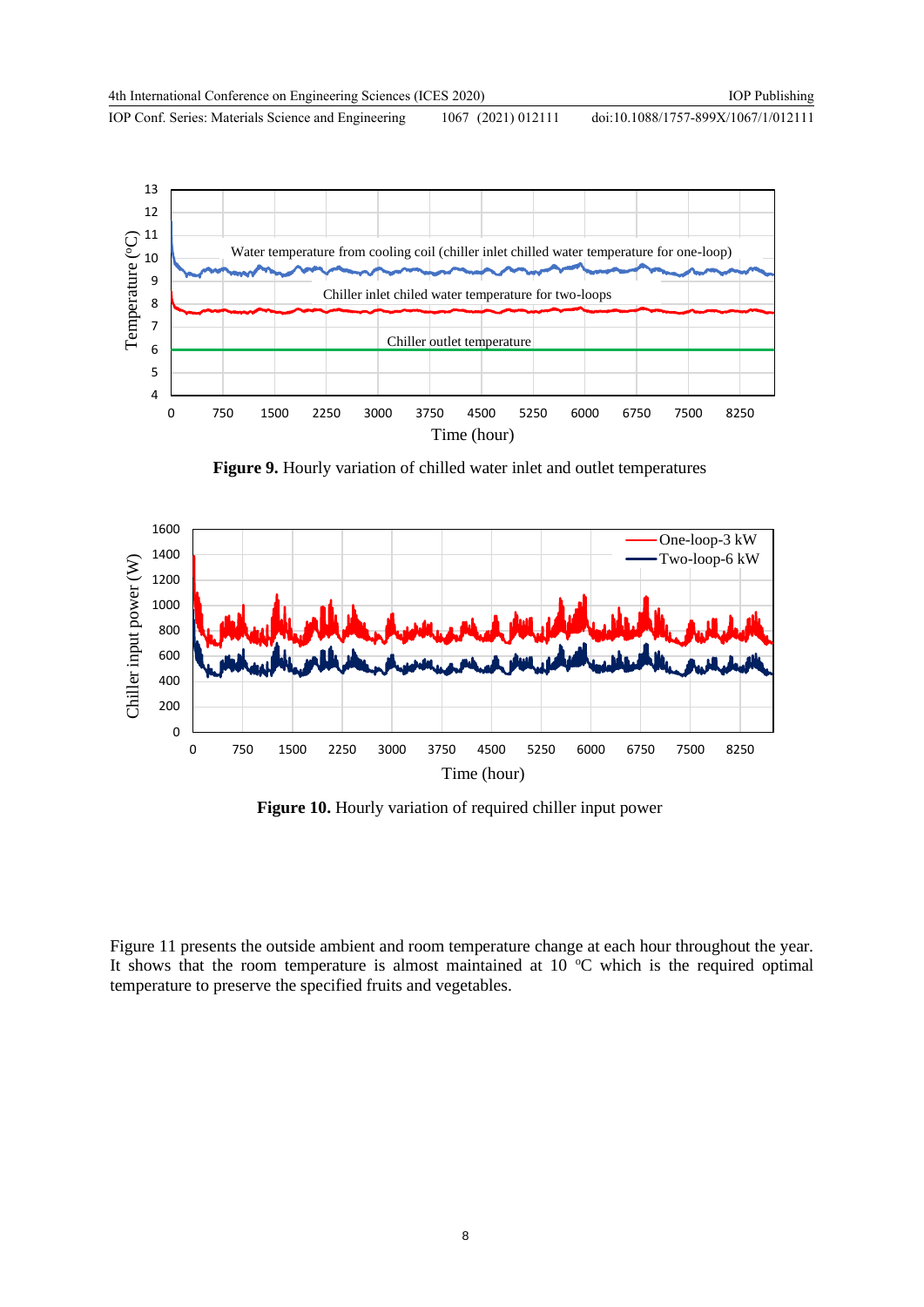

**Figure 11.** Hourly variation of ambient and room temperatures

## **4.Conclusions**

A year-round dynamic performance of a PV-driven cooling system was simulated using TRNSYS to meet the cooling demand of a cold room employed for cooling fruits and vegetables in Rwanda. The model was employed to investigate the effect of two different arrangements of chilled water loop on the chiller performance and accordingly on the sizes of PV modules and battery storage capacity. The chiller performance increased significantly in the case of two-loops arrangement with a chiller capacity of 6 kW which increased the COP of the chiller by more than 1.5 compared to one-loop with a chiller capacity of 3 kW. Accordingly, the required chiller input power was reduced considerably which increased the solar fraction. To achieve 90% solar fraction with 35 PV panels, 24 kWh less battery size is obtained when the two-loops is employed compared to one-loop. This reduces the system cost by about 9600 USD despite doubling the chiller size which justifies the increase in the chiller capacity from 3 KW to 6 KW.

The study also provides a selection map of different PV modules and battery sizes to drive the electric chiller and maintaining the cold store at the desired temperature. If for example, a limited area is available for installing the PV panels, larger battery capacity can be used to provide the same power and vis versa.

## **References**

- [1] FAO, 2013 Food wastage footprint Impacts on natural resources.
- [2] FAO, 2016 Agroindustry Policy Brief: Developing the cold chain in the agrifood sector in sub- Saharan Africa.
- [3] Rwandan Ministry of Infrastructure, "Republic of Rwanda, National Energy Policy and Strategy 2008-2012," 2009.
- [4] B. J. Huang et al., 2016 Design of direct solar PV driven air conditioner, Renew. Energy, vol. 88, pp. 95–101,
- [5] N. Hartmann, C. Glueck, and F. P. Schmidt, 2011 Solar cooling for small office buildings: comparison of solar thermal and photovoltaic options for two different European climates," Renew. Energy, vol. 36, no. 5, pp. 1329–1338.
- [6] U. Eicker, A. Colmenar-Santos, L. Teran, M. Cotrado, and D. Borge-Diez, 2014 Economic evaluation of solar thermal and photovoltaic cooling systems through simulation in different climatic conditions: An analysis in three different cities in Europe, Energy Build., vol. 70, pp. 207–223.
- [7] K. F. Fong, T. T. Chow, C. K. Lee, Z. Lin, and L. S. Chan, 2010 Comparative study of different solar cooling systems for buildings in subtropical city, Sol. Energy, vol. 84, no. 2, pp. 227–244.
- [8] A. Allouhi, T. Kousksou, A. Jamil, P. Bruel, Y. Mourad, and Y. Zeraouli, 2015 Solar driven